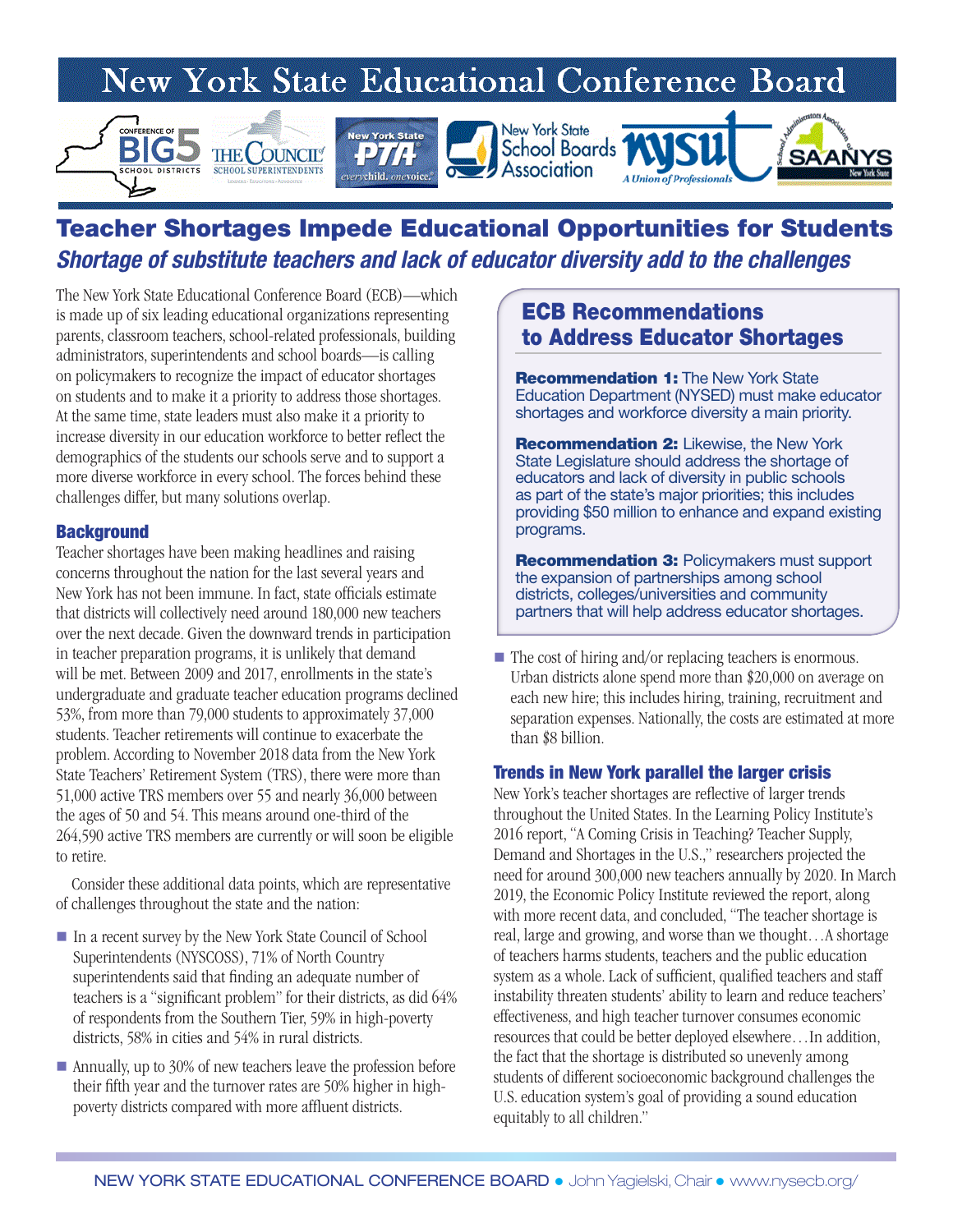

### Substitute teacher shortage also threatens education system

In addition to the overall teacher shortage, New York's schools are also struggling to find substitute teachers. June 2019 survey data from the New York State School Boards Association (NYSSBA) indicates that 96% of superintendents had difficulties finding substitutes in the 2018-19 school year. District leaders also indicated that this was a long-standing problem for both daily and long-term substitutes. To further assess the problem, BOCES district superintendents conducted a month-long study to collect data on the number of teacher absences, requests for substitutes and the number of requests that could be filled. During this time, the rates at which substitutes could be secured varied widely throughout the state, from 59% to 94%; the average was 81%.

 Several factors contribute to the shortage of substitutes. For example, individuals in teacher preparation programs (or recent graduates) often substitute so they can gain experience in the classroom; fewer enrollees mean, correspondingly, fewer substitutes. Also, when the economy is strong, those who might otherwise take substitute teaching positions opt for more secure full-time jobs with benefits. State regulations also hamper efforts to recruit substitute teachers, as individuals without certification cannot substitute for more than 40 days in a single school district each school year.

# New York's classrooms also lacking educators from diverse backgrounds

School districts are also grappling with the lack of diversity in the educator workforce—in short, the workforce is far from reflecting the rich diversity of students in New York or the nation as a whole. Currently, students of color and those from underrepresented groups comprise 56% of New York's pupil enrollments, while 80% of teachers in the state are white. If current trends in teacher attrition rates continue, this gap will grow even more. According to the New York State Education Department (NYSED), between the 2017-18 and 2018-19 school years, 22% of black or African American teachers and 19% of Hispanic or Latino teachers did not return to the classroom; this compares to 13% of white teachers. In effect, fewer teachers of color are in the workforce and those who do enter are more likely than their white counterparts to leave the profession.

 The attrition rates result from a variety of factors. Teachers of color sometimes feel isolated due to an absence of colleagues from similar backgrounds. Additionally, they are more likely to be working in districts with high turnover rates, and they sometimes face unreasonable expectations—for example, they may be relied upon to bridge cultural divides and/or act as mentors to racially diverse students before considering their personal and professional growth.

#### Shortages are shortchanging our students

All of these shortages negatively impact our students:

■ According to the Learning Policy Institute report mentioned earlier, teacher shortages may mean districts have to hire less experienced teachers, reduce the total number of courses offered or increase class sizes—all of which affect student learning. The report also points out, "turnover impacts the achievement of all students in a school, not just those with a new teacher, by disrupting school stability, collegial relationships, collaboration, and the accumulation of institutional knowledge." Taking this one step further, an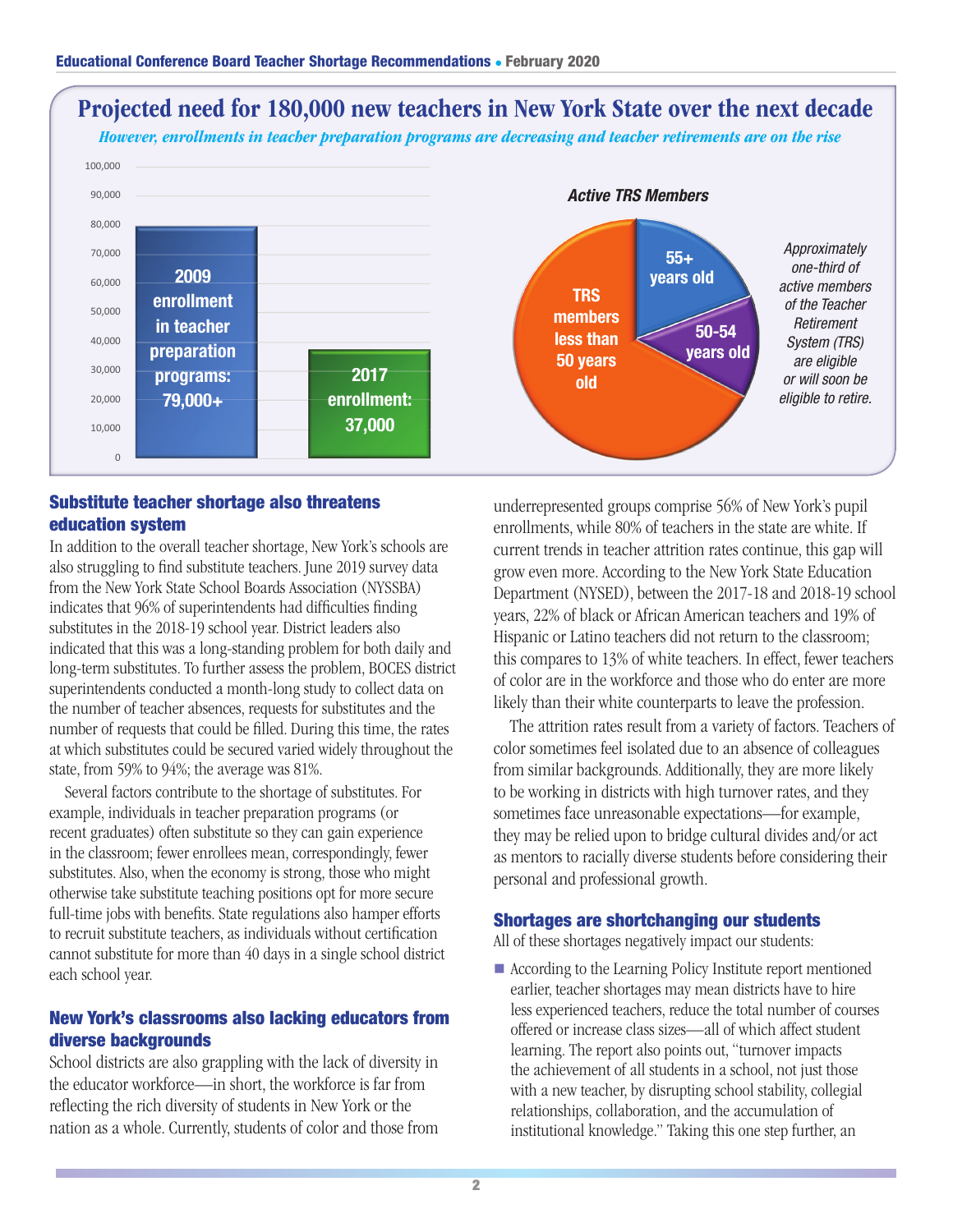#### Educational Conference Board Teacher Shortage Recommendations • February 2020

examination of 850,000 New York City fourth- and fifth-graders over eight years showed math and English language arts achievement was lower for grades with high teacher turnover.

- $\blacksquare$  Substitute teacher shortages also harm students. When substitutes are unavailable, regular faculty members sometimes give up their preparation periods to cover classes. This is a lose-lose situation for all students involved because teachers don't have time to prepare for their classes or collaborate with colleagues. Building leaders and paraprofessionals might also step in to cover classes, meaning their regular job duties are compromised, as well.
- In some cases, students are "distributed" to other classrooms when substitute teachers cannot be placed into schools, leading to larger class sizes. Again, learning is disrupted, as educators aren't always teaching at the same pace as their colleagues and students may be distributed to classes that are either ahead or

behind their own class. The simple fact of being in a larger class also hampers pupil learning.

- $\blacksquare$  The lack of diversity in the education workforce also negatively impacts New York's learners. Research shows that teachers of color enhance the learning experiences of all students. In particular, these educators are more likely to see black or brown students' potential and recommend them for advanced coursework, have higher expectations for their students of color and act as reliable role models and mentors. For white students, interacting with a diverse set of adults prepares them to successfully move through today's continually changing workplaces and communities.
- Looking at the bigger picture, an overall shortage of teachers also affects the number of high-quality educational leaders for students, as principals are drawn from the teaching ranks.

# *Innovative initiatives are helping—but more support is needed to scale up successes*

Districts and educational organizations across the state have implemented a variety of innovative initiatives to address teacher shortages:

- ▶ NYSUT's "Take a Look at Teaching" initiative includes a series of summits across the state aimed at cultivating P-12, higher education and community partnerships and exploring sustainable solutions to the teacher shortage and workforce diversity challenges facing our schools. The program also identifies and supports successful grow your own/educator pipeline programs in schools and on campuses across the state.
- u Symposia led by NYSCOSS's Commission on Diversity and Inclusivity have drawn nearly 1,500 educators seeking to learn better ways to serve diverse pupil populations, prepare all students for the increasingly diverse society and to adapt district hiring practices to achieve more diversity in the professionals they attract and employ.
- In 2018, NYSSBA members adopted a position directing the association to take a leadership role in raising awareness and understanding of the importance of all school districts' leaders in understanding and taking action to address disproportionality in the education workforce and in student outcomes as it relates to diverse backgrounds. In response, NYSSBA hosted an "Equity Summit" in May 2019, where attendees examined ways to improve access to an equitable distribution of resources and intellectual capital.
- $\triangleright$  To better prepare and retain teachers, some districts and higher education teacher preparation programs offer residencies in which aspiring teachers spend a full year gaining extensive hands-on experiences in classrooms. Similarly, immersion initiatives place aspiring teachers in districts as substitute teachers. This helps address substitute shortages, gives valuable classroom experiences and provides a potential new supply of teachers to enter the profession.
- $\blacktriangleright$  In some districts, students can opt for a teaching pathway in much the same way that they can choose STEM or arts career pathways. In one such program, high school students choose an education pathway that prepares them to transition to a local college as sophomores in a teacher preparation program; they return to their district to complete their teaching residencies. Another program offers high school students the opportunity to prepare for a career in urban education, while earning college credits and fulfilling state requirements to be a teaching assistant.
- ▶ Under the My Brother's Keeper Teacher Opportunity Corps II initiative, NYSED awarded \$3 million in grants to 16 colleges and universities to increase the number of underrepresented individuals pursuing teaching careers.
- u Collaborations between public schools and higher education are expanding the number of teacher candidates from diverse backgrounds, too. For example, the Teacher Internship Program in western New York matches teacher interns with master teachers for training and ongoing support.